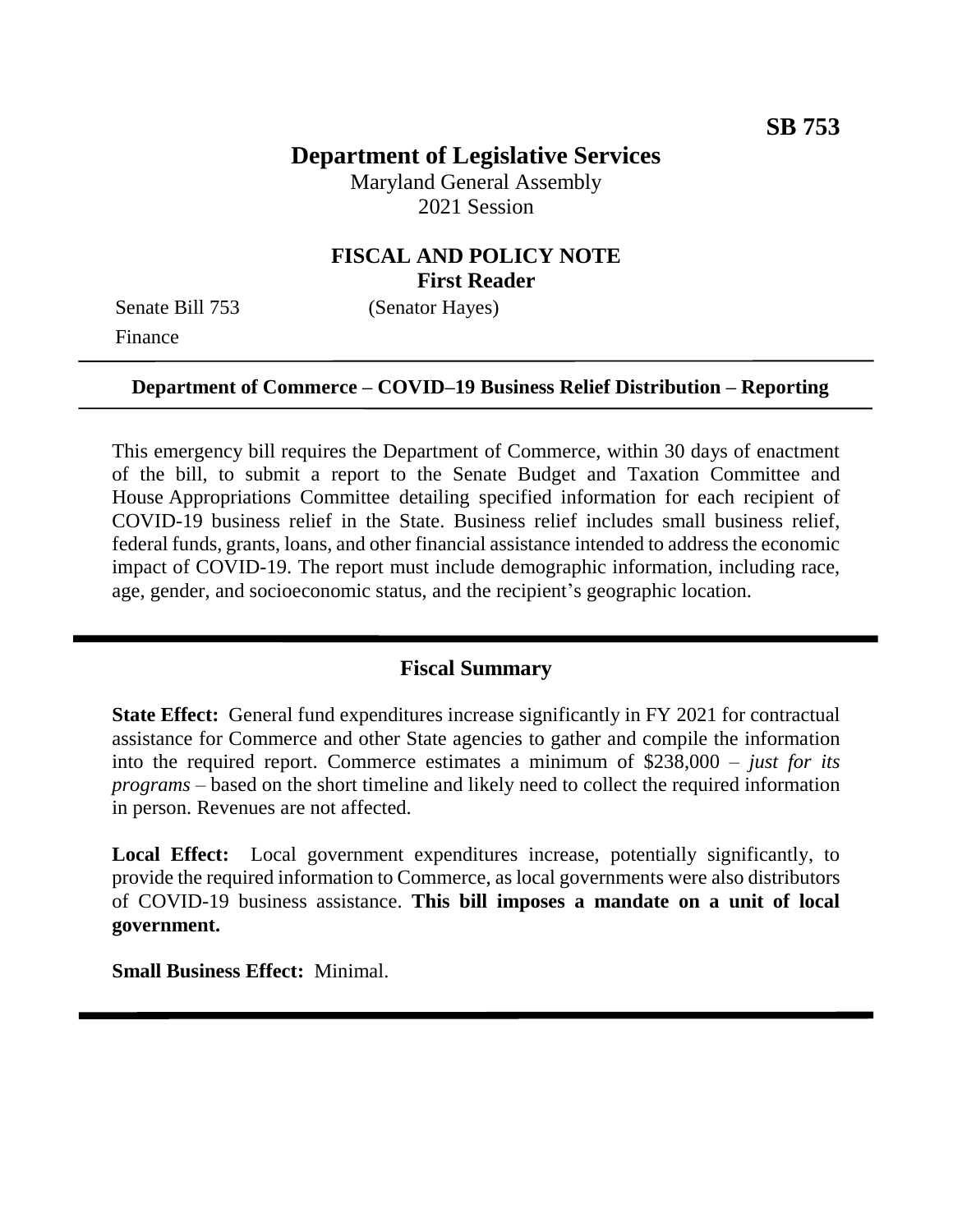## **Analysis**

### **Current Law:** None.

**State Expenditures:** Many federal, State, and local programs were created or modified to provide COVID-19 business relief in the State. Some recipient information on some COVID-19 business assistance programs is available in the operating budget analyses for [Commerce](http://mgaleg.maryland.gov/pubs/budgetfiscal/2022fy-budget-docs-operating-T00-Department-of-Commerce.pdf) and the Department of Housing and Community Development [\(DHCD\)](http://mgaleg.maryland.gov/pubs/budgetfiscal/2022fy-budget-docs-operating-S00A-Department-of-Housing-and-Community-Development.pdf), which can be found on the Department of Legislative Services website.

The estimated costs to meet the requirements of the bill cannot be calculated based on number and variety of programs and recipients combined with the bill's short reporting deadline. However, general fund expenditures increase *significantly* in fiscal 2021 for contractual assistance required for Commerce to gather and compile the information into the required report. Other agencies, such as DHCD, are also similarly affected as they would likely need to provide the information to Commerce. Even assuming that contractual assistance is made available to Commerce and other State agencies, it is unlikely that Commerce can collect the required information and complete the report within 30 days. Additional considerations for the potential fiscal effect are below.

While Commerce has already collected most of the information required by the bill *for its programs* using surveys – enough that its survey data is statistically significant – it has not collected information from *every* recipient. Based on the 7,000 recipients that Commerce would need to contact (out of 13,000 total), likely in person, and the costs associated with such activities experienced by the U.S. Census, Commerce estimates approximately \$238,000 would be required over 15 days. This leaves the remaining 15 days to compile the data and complete the report. However, these are just a small portion of the recipients of COVID-19 assistance in the State.

It is not clear how Commerce could collect demographic information for federal programs like the Paycheck Protection Program (PPP). PPP provided approximately \$10 billion to 86,000 Maryland recipients in 2020 – many of which were small businesses. Most demographic information was either not collected or not made publicly available in the data released for that program.

**Small Business Effect:** Small businesses will be asked by Commerce and/or other State agencies to provide demographic and geographic data. The overall effect is likely minimal on any particular small business.

**Additional Comments:** Commerce advises that the department treats the reporting of demographic information as voluntary, as there is no current law enabling a State agency to condition State financial assistance on an applicant providing demographic information.

SB 753/ Page 2